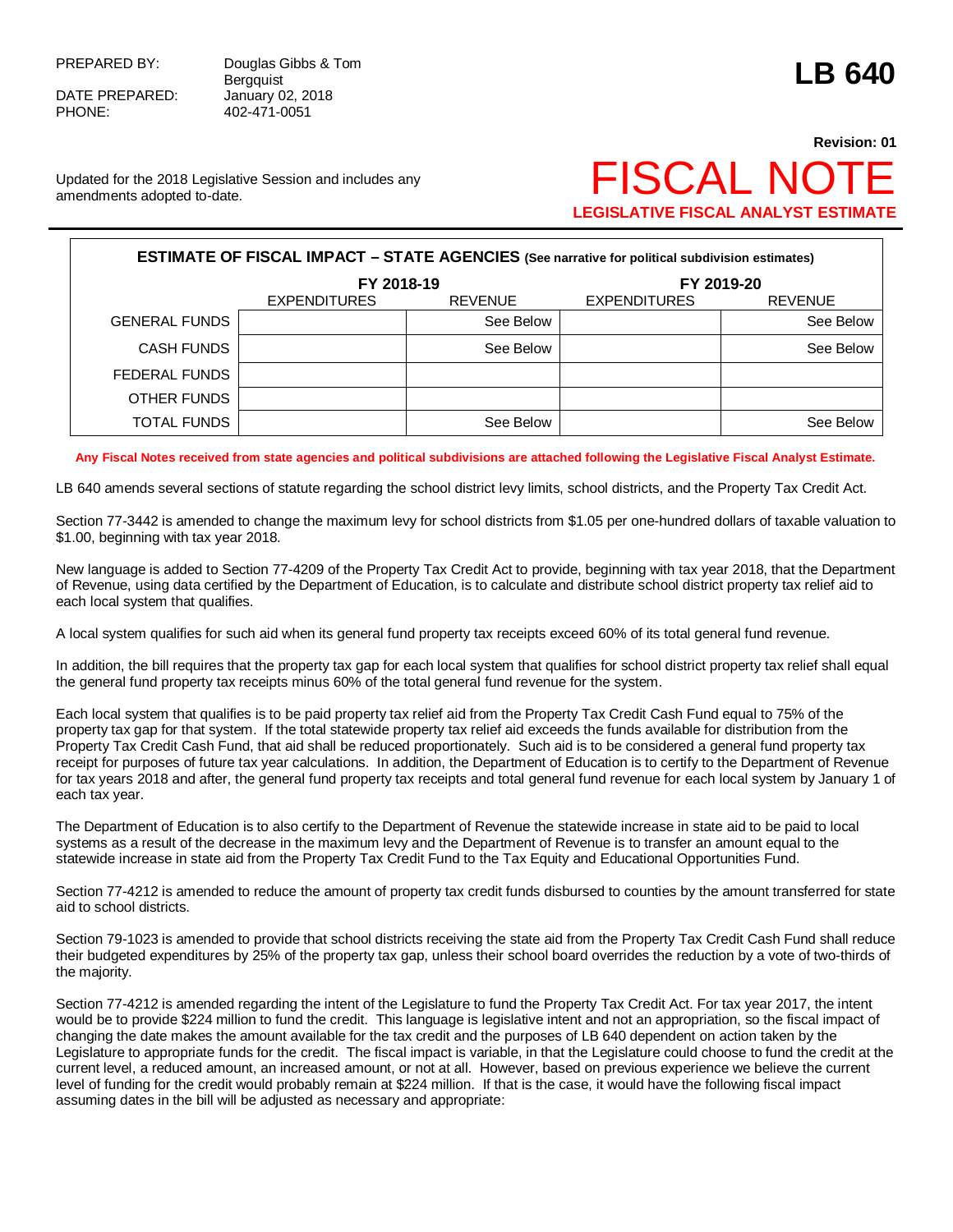|                                                                             | FY2018-19:         |        | FY2019-20: |                    | FY2020-21:                       |  |
|-----------------------------------------------------------------------------|--------------------|--------|------------|--------------------|----------------------------------|--|
| Equalization Aid:<br>School District Property Tax Relief Aid:               | \$<br>\$           | 0<br>0 | \$<br>\$   | 0<br>0             | 61,686,379<br>S<br>\$102,155,267 |  |
| Total Aid Change:                                                           | \$                 | 0      | S          | 0                  | \$163,841,646                    |  |
| Property Tax Credit (current appropriation):<br>Less: LB 640 increased aid: | \$224,000,000<br>S |        | \$.        | \$224,000,000<br>0 | \$224,000,000<br>(\$163,841,646) |  |
| Remainder for Property Tax Credit:                                          | \$224,000,000      |        |            | \$224,000,000      | 60,158,364<br>\$                 |  |

The Department of Revenue indicates that the cost to implement the provisions of LB 640 will be minimal.

We have no basis to disagree with the Department of Revenue's estimate of cost.

| ADMINISTRATIVE SERVICES STATE BUDGET DIVISION: REVIEW OF AGENCY & POLT, SUB, RESPONSES                                                                   |         |                                      |  |  |  |  |
|----------------------------------------------------------------------------------------------------------------------------------------------------------|---------|--------------------------------------|--|--|--|--|
| LB:640                                                                                                                                                   | AM: 992 | AGENCY/POLT. SUB: Dept. of Education |  |  |  |  |
| REVIEWED BY: Gary Bush<br>DATE: 12/18/17<br>PHONE: (402) 471-4161                                                                                        |         |                                      |  |  |  |  |
| COMMENTS: No basis to disagree with the estimate provide by the Department of Education on the impact to the TEEOSA<br>aid provided to school districts. |         |                                      |  |  |  |  |